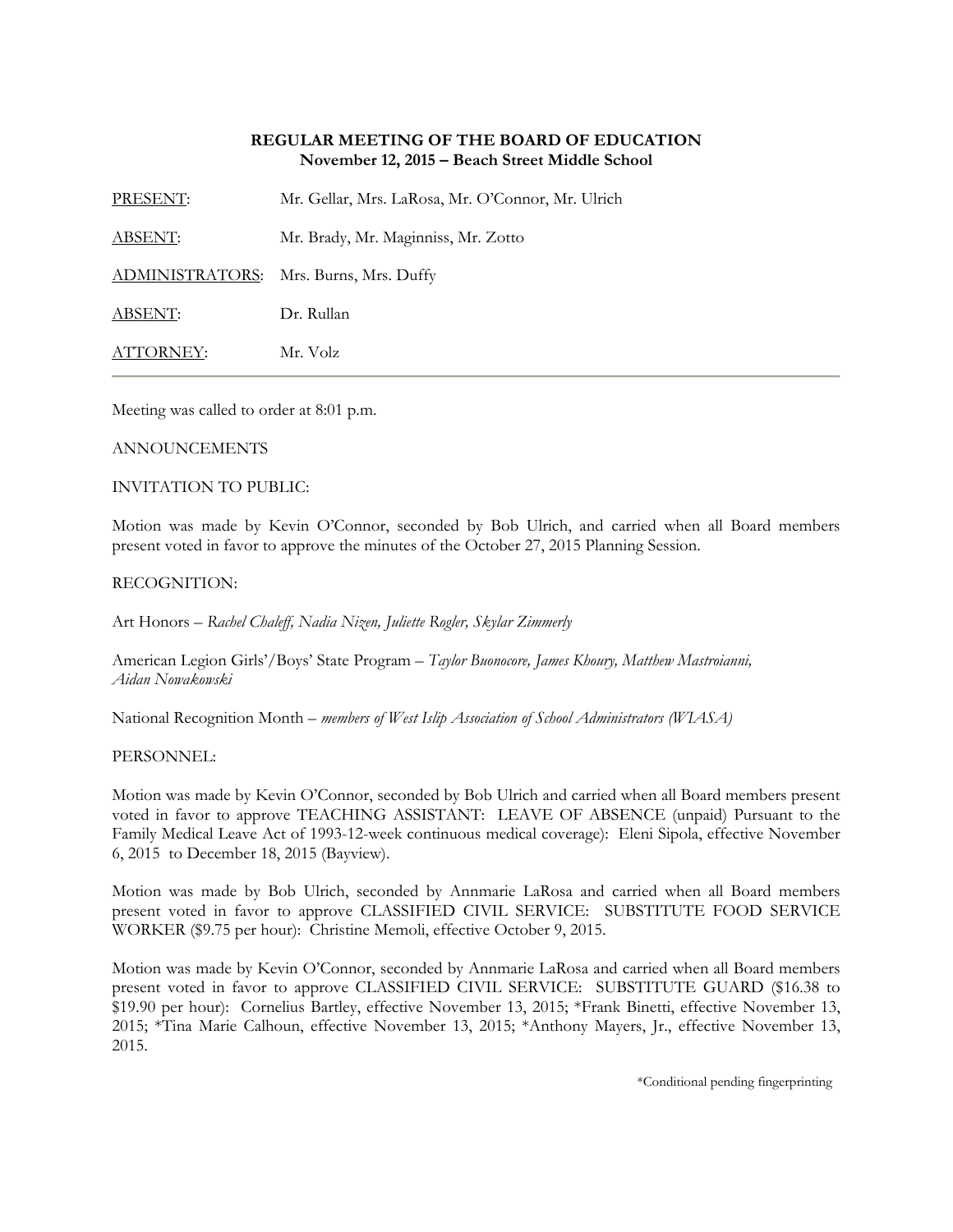Motion was made by Bob Ulrich, seconded by Annmarie LaRosa and carried when all Board members present voted in favor to approve OTHER: 2015-2016 WINTER HIGH SCHOOL COACHES:

GIRLS BASKETBALL: Christopher Scharf, Varsity Coach; Jeremy Robertson, Assistant Varsity Coach; William Turri, J.V. Coach.

BOYS BASKETBALL: Thomas Cross, Varsity Coach; Richard Zeitler, Assistant Varsity Coach; John T. Denninger, J.V. Coach.

WRESTLING: Nicholas LaGiglia, Varsity Coach; Thomas Longobardi, Assistant Varsity Coach; John Ferrara, J.V. Coach; Peter Gonzalez Volunteer Varsity/J.V. Coach; Nick Gennaro, Volunteer Varsity/J.V. Coach.

BOYS SWIMMING: Robert Kollar, Varsity Coach; Karyn Storan, Assistant Varsity Coach.

BOYS BOWLING: James Farnworth, Varsity Coach.

GIRLS BOWLING: Frank Franzone, Varsity Coach.

BOYS WINTER TRACK: Anthony Yuli, Varsity Coach; James Dooley, Assistant Varsity Coach.

CHEERLEADING: Dina Barone, Varsity Coach; Steffanie Traver, Assistant Varsity Coach; Lauren Brady, J.V. Coach.

GIRLS WINTER TRACK: Christopher Kaigh, Varsity Coach; Michelle Studley-Broderick, Assistant Varsity Coach.

KICKLINE: Kelly Leon, Varsity Coach.

Motion was made by Kevin O'Connor, seconded by Bob Ulrich and carried when all Board members present voted in favor to approve OTHER: 2015-2016 EARLY WINTER MIDDLE SCHOOL COACHES:

VOLLEYBALL: James Klimkoski, 7-8 Udall Coach; Denise Cain, 7-8 Beach Coach.

BOYS BASKETBALL: Patrick Tunstead, 7-8 Udall Coach; Robert Pitagno, 7-8 Beach Coach.

CHEERLEADING: Lori Interlicchio, 7-8 Udall Coach; Erica Bucking, Beach 7-8 Beach Coach.

Motion was made by Bob Ulrich, seconded by Annmarie LaRosa and carried when all Board members present voted in favor to approve OTHER: CLUBS/ADVISORS 2015-2016: MANETUCK ELEMENTARY SCHOOL: Math Club, Grades 3&4, Christine Chocko (replacing Geography Club, Karen McCarthy, approved at the October 27, 2015 BoE meeting).

Motion was made by Kevin O'Connor, seconded by Annmarie LaRosa and carried when all Board members present voted in favor to approve OTHER: SUBSTITUTE TEACHER (\$115 per diem): Rachel Tarnowski, effective November 5, 2015.

Motion was made by Bob Ulrich, seconded by Annmarie LaRosa and carried when all Board members present voted in favor to approve OTHER: SUBSTITUTE TEACHING ASSISTANT (\$85 per diem): Lori Fucaloro, effective November 13, 2015; \*Sultana Christie, effective November 13, 2015.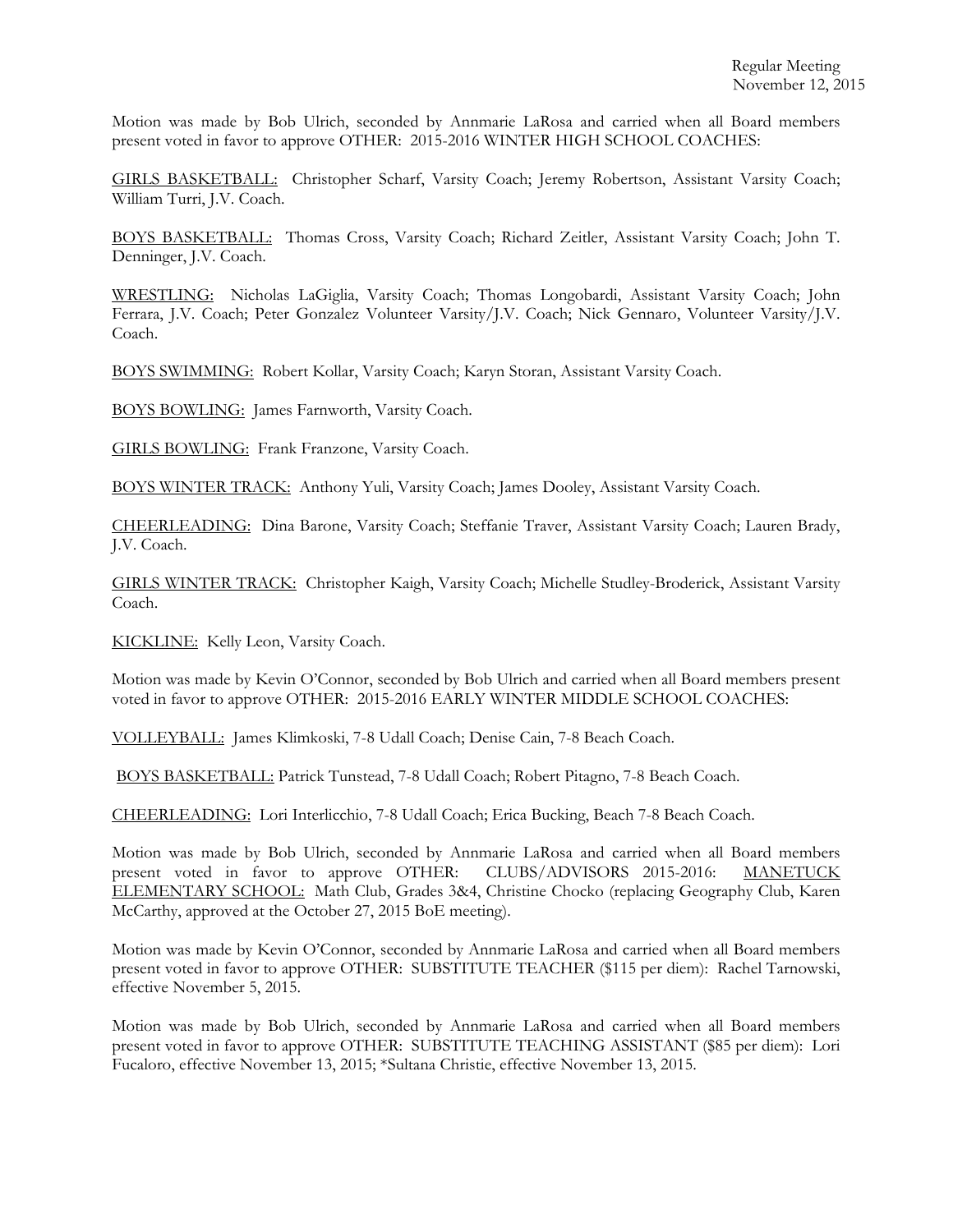#### CURRICULUM UPDATE:

Mrs. Burns informed the audience that a second Superintendent's Conference Day took place on November 3, 2015. Keynote speaker Dr. Bill Daggett spoke about a 20/20 vision for students to prepare them for careers and college. Survey data found 90% of faculty and staff responded that the day was valuable to their instructional practice. Mrs. Burns also spoke about the various departmental initiatives, including in the areas of math, business, social studies and science. An assessment schedule for IB has been put in place to minimize testing conflicts for students.

## REPORT OF BOARD COMMITTEES:

Finance Committee: Bob Ulrich reported on the meeting held on  $11/10/15$ . Items reviewed included the September treasurer's report; June, July, August and September extra-curricular reports; September payroll summary; claims audit report; and October's System Manager Audit trail report. Warrants, June and September financial statements and approval of surplus from Music Department for George Steck Upright piano #16550 were also discussed. 2015-2016 Special Education Contracts were reviewed, including Bellmore UFSD, Karin E. Burkhard, M.D., Kings Park CSD/revised, Sunshine Alternative Education Center, United Cerebral Palsy Association of Greater Suffolk; 2015-2016 Education Contracts for Connetquot CSD; 2015-2016 SEDCAR Contracts for ACLD, AHRC/NYSARC, Inc., Anderson Center for Autism, Building Blocks Preschool, Cleary School for the Deaf, Connetquot CSD, Developmental Disabilities Institute, Hagedorn Little Village School, Harmony Heights School, Henry Viscardi School, Hillcrest Educational Center, Just Kids Early Childhood Learning Center, Kids in Action of Long Island, Inc., Leeway School, Marion K. Salomon & Associates, Inc., Maryhaven Center for Hope, Metro Therapy, Mid Island Therapy Associates, Nassau Suffolk Services for the Autistic, New England Center for Children, Inc., New Interdisciplinary School, New York Therapy Placement Services, Suffolk County Department of Health Services, The Charlton School/Ketchum-Grande Memorial School. Mrs. Duffy also reviewed the 2014-2015 Financial Statements.

Education Committee: Annmarie LaRosa reported on the meeting that was held 11/10/15. Items discussed included Superintendent's Conference Day, the Homework Advisory Committee work and the upcoming meeting for the Attendance Advisory Committee.

Public Relations Committee: A meeting did not take place but Annmarie LaRosa spoke regarding the district's public relations firm, Syntax. Syntax has done a wonderful job keeping the community informed about district events on social media.

Buildings and Grounds: Kevin O'Connor reported on the meeting held on 11/10/15. Items discussed included the capital bond referendum, vehicle and pedestrian school gate signs, and whether to allow advertisements on the turf field and scoreboard. The new scoreboard is operational and some additional pads on the steel poles will be added for safety purposes. The grounds committee is working on the fields, and issues with outside oil tanks have been resolved - with the exception of Manetuck which will be addressed if the bond is passed.

Legislative Action Committee: A meeting did not take place but Mr. Gellar encouraged residents to sign letters to our legislators regarding the GEA (Gap Elimination Adjustment). These letters are available at each of the school buildings and can be dropped off at the District Office or school buildings and they will be mailed to our legislators.

Committee on Special Education/Preschool Special Education: Annmarie LaRosa reported on the meeting that took place on 11/10/15. Items discussed were reviewing placements for the month and everything was in order.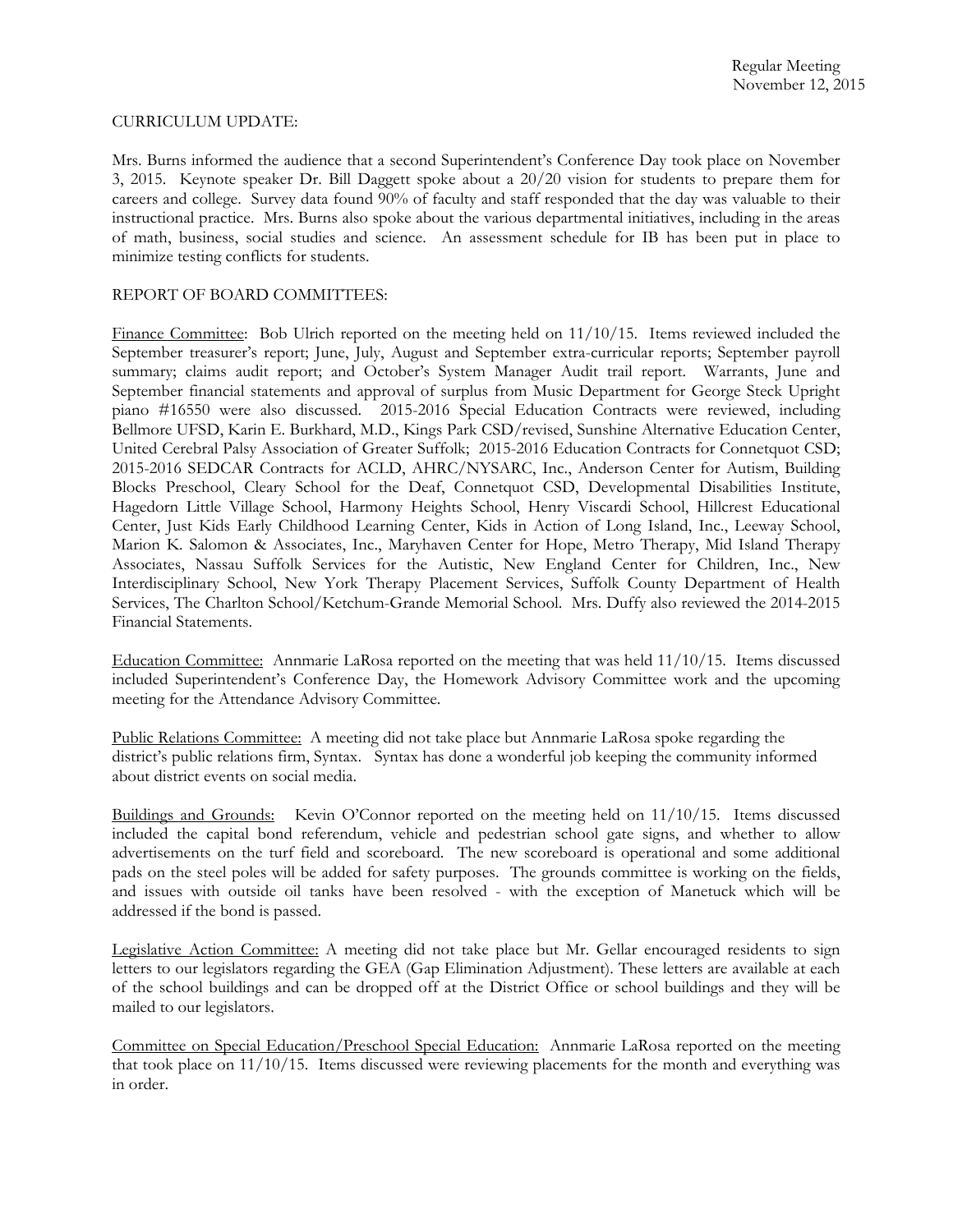Health and Wellness Committee: Annmarie LaRosa reported on the meeting that was held on 10/21/2015. Items discussed were the financial report, the West Islip Breast Cancer staff fundraiser which raised \$1,996, and Red Ribbon Week. Newsletter topics were discussed, as was the NARCAN training that took place on 10/28/15 at the West Islip Fire Department. A "mindfulness" program was presented to committee and a mission rep will be at the next meeting to discuss further. The Big Apple Crunch took place on 10/23 and social host lawn signs will be purchased and distributed to local businesses. The next meeting will take place on Tuesday, November 24 at 9:30 a.m. at Paul J. Bellew.

DASA Committee: Dan Marquardt reported on the meeting that was held on  $11/10/2015$ . Some of the items discussed were changes to the Code of Conduct to include required language regarding transgender students, creating a parent resource page, posting a DASA quarterly newsletter on the district website and a district-wide mentoring program to address school transition.

## FINANCIAL MATTERS:

The treasurer's report for September was presented. Beginning balance as of 8/31/15: \$35,429,206.01 ending balance as of 9/30/15: \$34,630,641.35.

Motion was made by Bob Ulrich, seconded by Kevin O'Connor, and carried when all Board members present voted in favor to approve 2014-2015 budget transfers: 3248 – 3261 and 2015-2016 budget transfers - 3254 – 3263.

Motion was made by Kevin O'Connor seconded by Bob Ulrich, and carried when all Board members present voted in favor to approve the following surplus items: George Steck Upright piano #165500/bar code #000413.

Motion was made by Bob Ulrich, seconded by Kevin O'Connor, and carried when all Board members present voted in favor to approve the following 2015-2016 Special Education contracts: Bellmore UFSD, Kings Park School District (revised – approved at 10/8/2015 meeting).

Motion was made by Bob Ulrich, seconded by Kevin O'Connor, and carried when all Board members present voted in favor to approve the following 2015-2016 Consultant Services contracts: Karin E. Burkhard, M.D. and United Cerebral Palsy Association of Greater Suffolk.

Motion was made by Annmarie LaRosa, seconded by Bob Ulrich, and carried when all Board members present voted in favor to approve the following 2015-2016 Education Services contracts: Connetquot CSD and Sunshine Alternative Education Center, Inc.

Motion was made by Bob Ulrich, seconded by Kevin O'Connor, and carried when all Board members present voted in favor to approve the following 2015-2016 SEDCAR contracts: ACLD, AHRC/NYSARC, Inc., Anderson Center for Autism, Building Blocks Preschool, Cleary School for the Deaf, Connetquot CSD, Developmental Disabilities Institute, Hagedorn Little Village School, Harmony Heights School, Henry Viscardi School, Hillcrest Educational Center, Just Kids Early Childhood Learning Center, Kids in Action of Long Island, Inc., Leeway School, Marion K. Salomon & Associates, Inc., Maryhaven Center for Hope, Metro Therapy, Mid Island Therapy Associates, Nassau Suffolk Services for the Autistic, New England Center for Children, Inc., New Interdisciplinary School, New York Therapy Placement Services, Suffolk County Department of Health Services, The Charlton School/Ketchum-Grande Memorial School.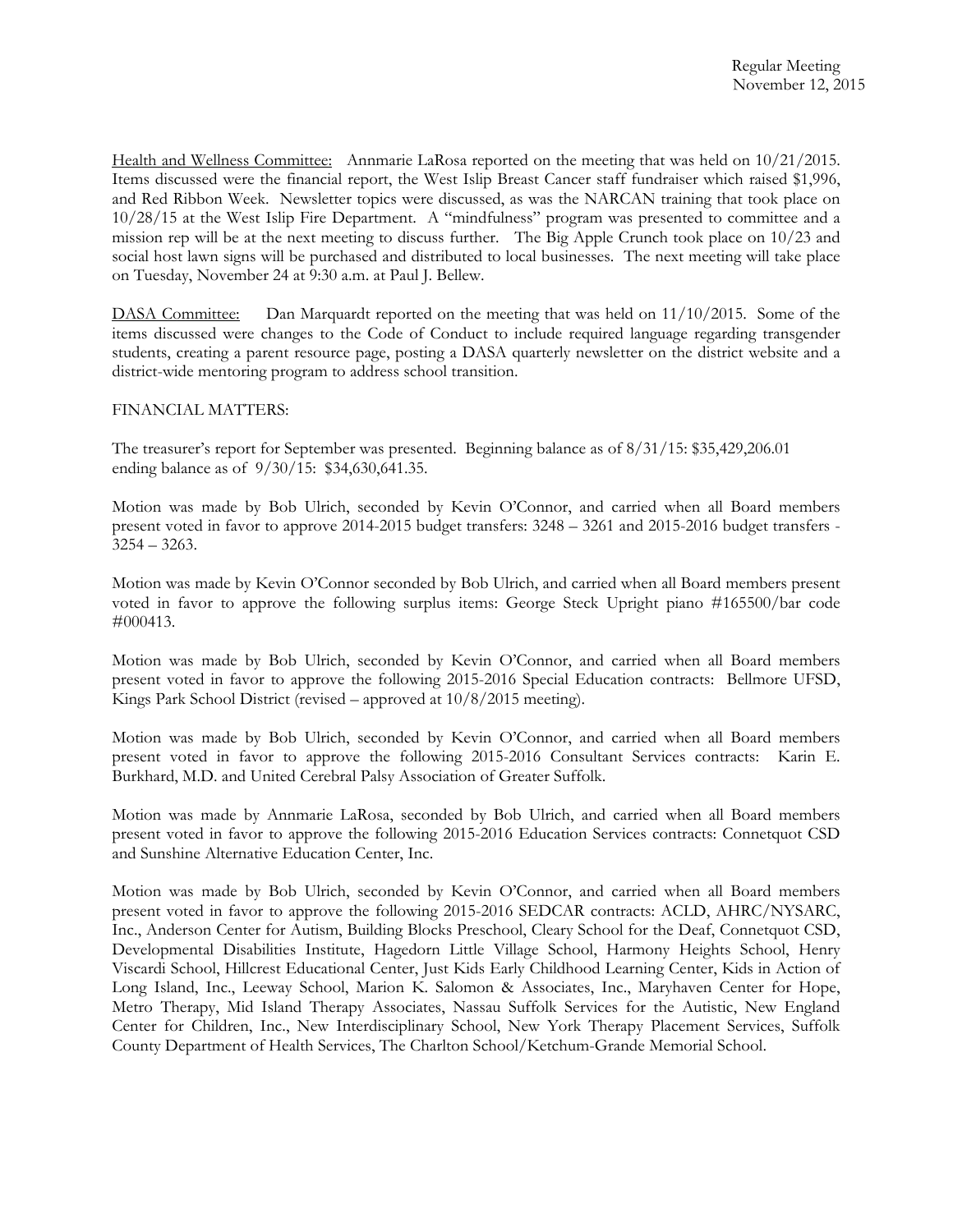### PRESIDENT'S REPORT:

At the 11/9/15 Community Bond Presentation, Mr. Gellar said that the carrying costs for the bond issue were included in the \$49,961,280 bond amount. He corrected that statement. The interest is in addition to the principal amount of \$49,961,280.00. Mr. Gellar pointed out that the estimated impact to homeowner's taxes has correctly included all the appropriate factors.

Motion was made by Kevin O'Connor, seconded by Annmarie LaRosa, and carried when all Board members present voted in favor to approve West Islip Paraprofessional Chapter of WITA Memorandum of Agreement re: work day and work year.

Motion was made by Bob Ulrich, seconded by Annmarie LaRosa, and carried when all Board members present voted in favor to approve Winkler Amendment to Contract.

Motion was made by Kevin O'Connor, seconded by Annmarie LaRosa, and carried when all Board members present voted in favor to approve Personnel for School Bond Vote – November 17, 2015.

Motion was made by Kevin O'Connor, seconded by Annmarie LaRosa, and carried when all Board members present voted in favor to approve Resolution re: Office of Civil Rights Complaint Resolution.

Motion was made by Kevin O'Connor, seconded by Annmarie LaRosa, and carried when all Board members present voted in favor to approve Revised Instructional Review Committee.

## SUPERINTENDENT'S REPORT:

Mrs. Burns congratulated the Lions football team which advanced to the division semi-finals at Half Hollow Hills West. The new scoreboard on the high school turf field needs a little electrical work but is up and running. Mrs. Burns thanked Mr. Horan and the community for all their work regarding the scoreboard. Mrs. Burns also congratulated the Girls' Varsity Soccer Team who lost to Massapequa in the Long Island Championship game but had a very successful season.

Mrs. Burns reminded the audience about the upcoming Capital Bond Referendum Vote at the High School Gym on Tuesday, 11/17/15, from 7:00 a.m. to 10:00 p.m.

## NOTICES/REMINDERS:

Capital Bond Referendum Vote – November 17, @ WIHS 7:00 a.m. to 10::00 p.m.

OTHER ITEMS: None